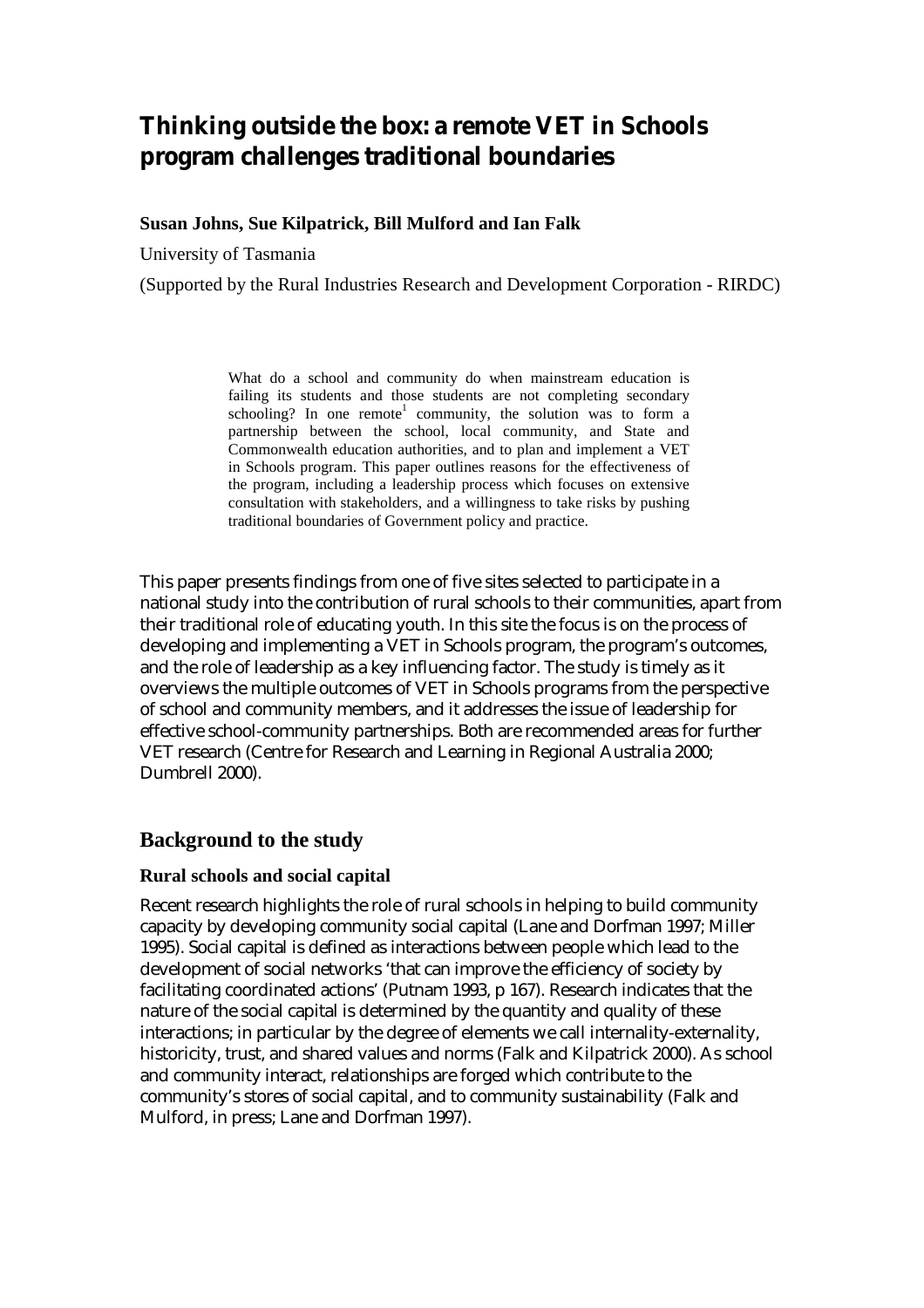#### **VET in Schools programs as facilitators of social capital**

Recent studies identify a variety of outcomes of VET in Schools programs for individuals and communities. For example, student outcomes include improved selfesteem and self-confidence (Kane 1997, cited in Dumbrell 2000; Misko 1999); increased vocational, team working and communication skills; and greater chances of obtaining employment (Misko 1999). Kilpatrick et al's (2000) study of three Tasmanian rural schools identifies a number of initial outcomes of VET in Schools programs for schools and communities, including increased school retention rates, more positive attitudes towards education and learning within the community, and the provision of lifelong learning opportunities. In particular, evidence is emerging that as schools and their communities work together to develop VET in Schools programs, they are building new networks within the community (Figgis 1998; Kilpatrick et al 2000). These new networks are important in building community social capital (Falk and Kilpatrick 2000).

#### **Leadership in schools and communities**

Research identifies school and community leadership as a major factor influencing school contribution to rural communities (Johns et al 2000; Lane and Dorfman 1997). In particular, leadership has been found to influence the effectiveness of VET in Schools initiatives (Chiswell et al 2001; Frost 2000; Kilpatrick et al 2000).

In recent years there has been a shift in emphasis from hierarchical, leader-centred leadership to a new leadership paradigm, focusing on leadership as a process through which group goals are realised (Barker 1997; Leithwood and Duke 1999). This shift in leadership focus reflects a world of rapid change and increasing complexity in which a small number of designated leaders, it is argued, is no longer able to meet individual and group needs (Falk and Mulford, in press). Research indicates that the collective and facilitative practices associated with transformational leadership are most closely associated with effective school reform (see, for example, Mulford 1994; Silins and Murray-Harvey 1999). These practices include developing the vision and goals for the school, developing and maintaining a supportive school culture, and fostering capacity and commitment of staff (Duke and Leithwood 1994).

Recent research by Silins and Mulford (cited in Hallinger et al forthcoming) notes a positive relationship between the transformational leadership practices of school principals, the extent to which their school displayed organisational learning principles and positive student outcomes. Schools characterised as learning organisations displayed the following characteristics: a trusting and collaborative climate; a willingness to take initiatives and risks; a shared and monitored mission; and ongoing learning through professional development. By building trusting relationships and establishing inclusive structures for governance and processes for collaborative enquiry within their schools (Lambert 1998), transformational leaders encourage distribution of leadership responsibilities amongst teachers (Lambert 1998; Silins and Mulford cited in Hallinger et al forthcoming) and also amongst parents (Lambert 1998).

The community development literature also describes the emergence of a new leadership paradigm. The focus is on leadership as a social process made up of complex relationships, which allows for 'the development and definition of roles and role expectations where none may have existed, and they include ways that people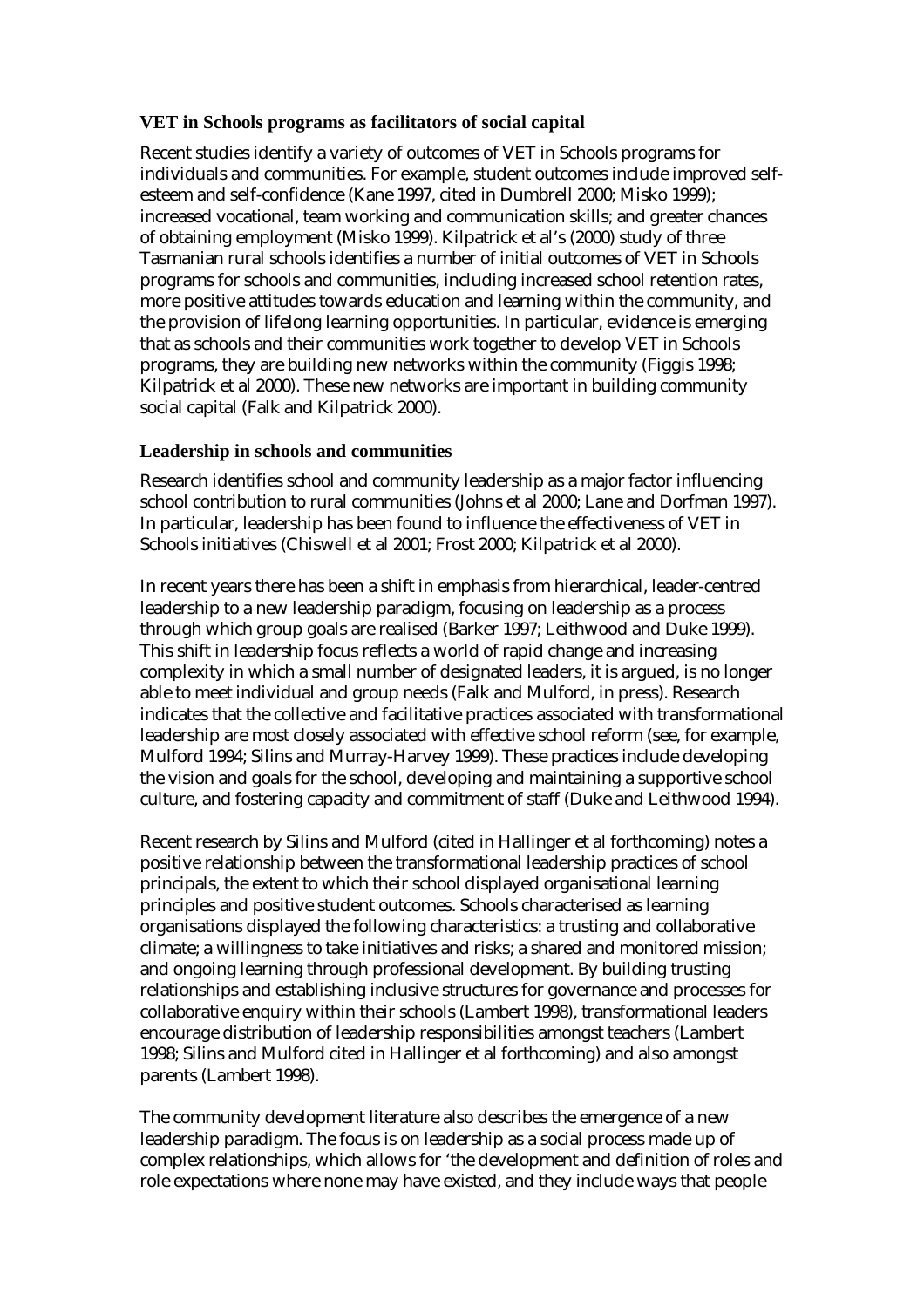have an effect upon each other apart from our usual ideas about relationships' (Barker 1997, p 9). In support of this view of leadership, Falk and Mulford (in press) argue that a new community leadership model, which includes and values a wider group of people than just the 'leader', is a key to creating sustainable communities. Drawing on the research of Peirce and Johnson (1997), Falk and Mulford (in press) describe this new model as enabling leadership, which facilitates others to come together to create visions and plan futures, inspires commitment and action by enabling people to solve problems, and builds broad-based leadership involvement (Falk and Mulford forthcoming). In particular, the focus of the proposed new enabling leadership model is on the facilitation of networks across community sectors - that is, on the development of social capital (Falk and Mulford forthcoming).

# **Methodology**

This qualitative research uses a case study approach to investigate the way in which one rural school contributes to its community, and the complex role of leadership in the process. The study is centred on Cooktown in Far North Queensland, which was selected purposefully for several reasons: evidence of effective leadership in the development and maintenance of a VET in Schools program; the relative remoteness of the location; and its Indigenous population (approximately one third of the population of the Cook Shire is classified as Indigenous according to the Australian Bureau of Statistics 1998). Utilising a multi-method research design, data were collected using three techniques: semi-structured interviews; researcher observation; and reference to written documentation. Interviewees were selected using a purposive sampling strategy (Babbie 1998), to represent four target groups: (1) students, (2) school staff including the Principal, (3) parents and other community individuals, and (4) representatives of industry and community groups. With the aid of Non-numeric, Unstructured, Data Information Searching and Theorising (NUD\*IST) computer software, interview data were analysed thematically with reference to the literature, and were validated through a process of triangulation involving researcher checks with selected interviewees, and cross reference to written documentation and researcher observation (Burns 1997).

## **The community and its school**

With a population of 1411 people (Australian Bureau of Statistics 1998) and growing, Cooktown is a service centre for the surrounding pastoral properties, and for a number of smaller Indigenous and non-Indigenous communities. The region supports a number of industries, including rural industry, mining and tourism. The only secondary school in the region is Cooktown State School and Secondary Department, which caters for 420 students from pre-school to year 12. Approximately 25-30% of the total students are Indigenous, concentrated mainly in the Secondary Department.

In an effort to remedy low school retention rates, the school and community collaborated to develop a VET in Schools program, which was introduced in 1997. *Step ahead: a Cooktown community initiative* is for students designated 'at risk'. It is needs-driven and culturally inclusive, although of the 22 students enrolled in the program in 2000, the majority were Indigenous males. Work placements reflect the industry base of the region, and include rural skills, building and construction, engineering (pre-vocational), basic office skills and hospitality.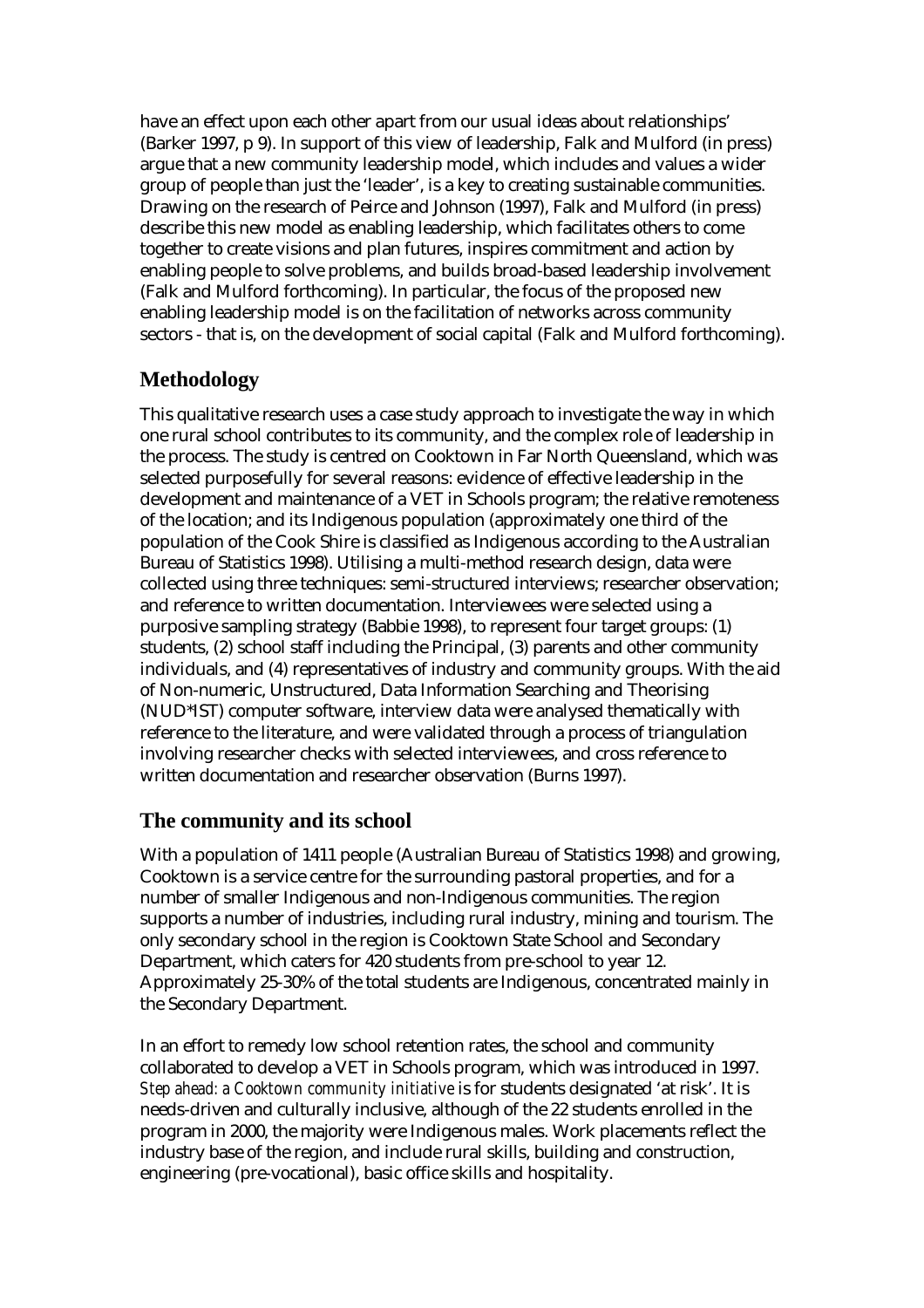# **Findings**

#### **A community with a purpose**

The initiative for a VET in Schools program came from two teachers at Cooktown State School concerned with the failure of the mainstream curriculum to cater for certain students. From the beginning, the school recognised the importance of developing the initiative as a partnership between school and community, if the problem was to be dealt with effectively.

A 'think tank' meeting was organised by the school to which prominent community members representing diverse industry and community groups in the region were invited. In a community used to helping itself, the level of community commitment and support for the program was high from the beginning:

> ... they jump on board and they feel well they have to because, you know, if they don't nobody else will. And they're very, the Cooktown people are extremely vigorous and passionate about their town, extremely so, and I've never seen anything like it.

To formalise the school-community partnership, a Management Committee was formed, comprising representatives of all stakeholder groups, including the school, local council, the construction, mining, pastoral and hospitality industries, Indigenous groups and parents. Committee members were described as 'a very very powerful group of quite energetic and creative people'. The formation of the Management Committee was significant because it facilitated 'on-going liaison between stakeholders and clients to obtain relevant feedback for guiding the development of the program' (*Step ahead: a Cooktown community initiative* booklet, p 12), and brought 'a sense of direction and a networking structure to the project' (*Step ahead: a Cooktown community initiative* booklet, p 10).

Committee members used their networks to canvas other employers within their respective industry groups to offer work placements to students. The care and time taken with the screening and selection of students and employers was described as a key feature contributing to the initial and ongoing commitment to the program. The Committee continues to provide ongoing links and regular communication between employers, the Indigenous and non-Indigenous community, and the school.

Funding and support from government agencies was also critical to the implementation of *Step ahead*, and school staff and Committee members used their networks to build and maintain close relationships with representatives of key external bodies.

#### **Pushing the boundaries**

*Step ahead* had a clear purpose - to increase the educational opportunities for their youth, many of whom had already left school by year 10. This meant building relationships with influential others who were prepared to 'think outside the box' to help Cooktown find the best way to meet its needs: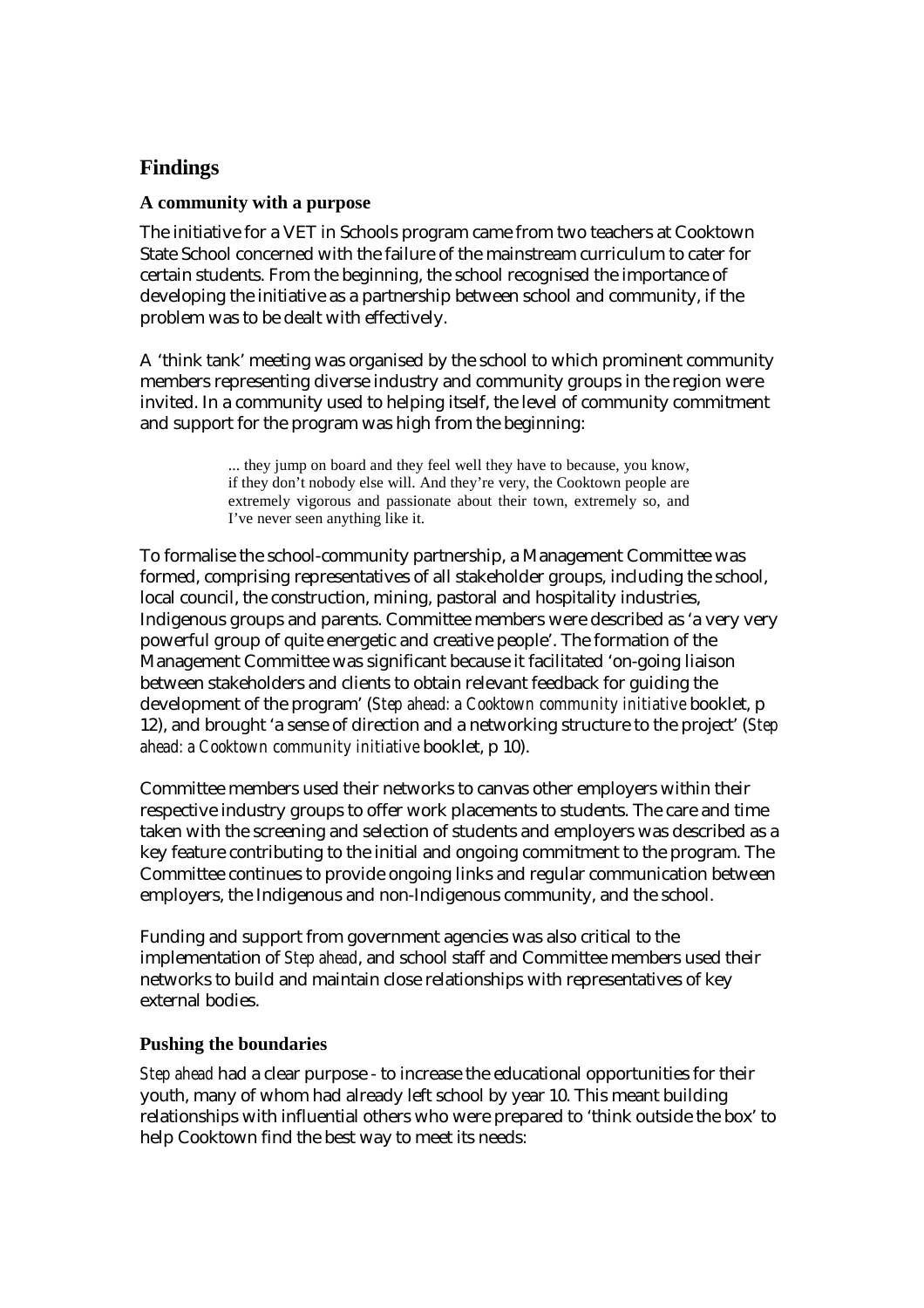So a lot of support was provided by [the funding body] ... they had people who could think outside the square and you know support us and allow us to take the risks and the risks paid off.

At the time, the existing policy of the major funding body precluded funding to year 9 and 10 VET in Schools programs. With the support of the community, the school challenged funding body policy:

> ... [because of] the recognition of the commitment of the people involved at Cooktown ... the lady [from the funding body] ... said well this doesn't really quite fit the guidelines precisely, but it's such a valuable initiative we need to keep it going.

The school also challenged traditional education boundaries such as the 9.00 am to 3.00 pm school day, and by appointing a local business person to the position of *Step ahead* coordinator, the Principal challenged traditional educational practices. Whilst not a trained educator, this person has been Chairperson of the *Step ahead* Management Committee since its inception, and also has close links with the Shire council. The *Step ahead* Coordinator uses her broad networks to facilitate communication between the school and community, and has done much to strengthen the relationship between the Indigenous and non-Indigenous communities within the region.

#### **Outcomes**

The school reports an increase in both attendance and retention rates as a result of the program. Students have gained a sense of identity of their place in and value to the community, and have become positive role models to other young people. In addition, some have gained employment, or pathways to employment through school-based apprenticeships.

The findings also indicate that community capacity has increased, as *Step ahead* brings school and community members together to bring about change in their community:

> ... [*Step ahead]* brought [together] ... a group of people with similar interests and ideas and ambitions, I suppose, and that gave that base then to look at those other (initiatives), say the local work force [partnership] was an off shoot from that and then I suppose just because the support and talk, actions came out of that because you get things ...

Positive local and statewide publicity generated by the success of *Step ahead* has increased the community's self-esteem, sense of identity and pride. In addition*, Step ahead* has helped to bring about a greater community awareness of the need for ongoing education and training, and has been the catalyst for other community initiatives, including a planned community-run skills centre. Those involved in planning the skills centre include the *Step ahead* coordinator and several *Step ahead* Management Committee members.

#### **Discussion**

By working closely with its community through the *Step ahead* program, Cooktown State School has contributed to the sustainability of the region in terms of addressing youth issues such as low school retention rates and low self-esteem. These outcomes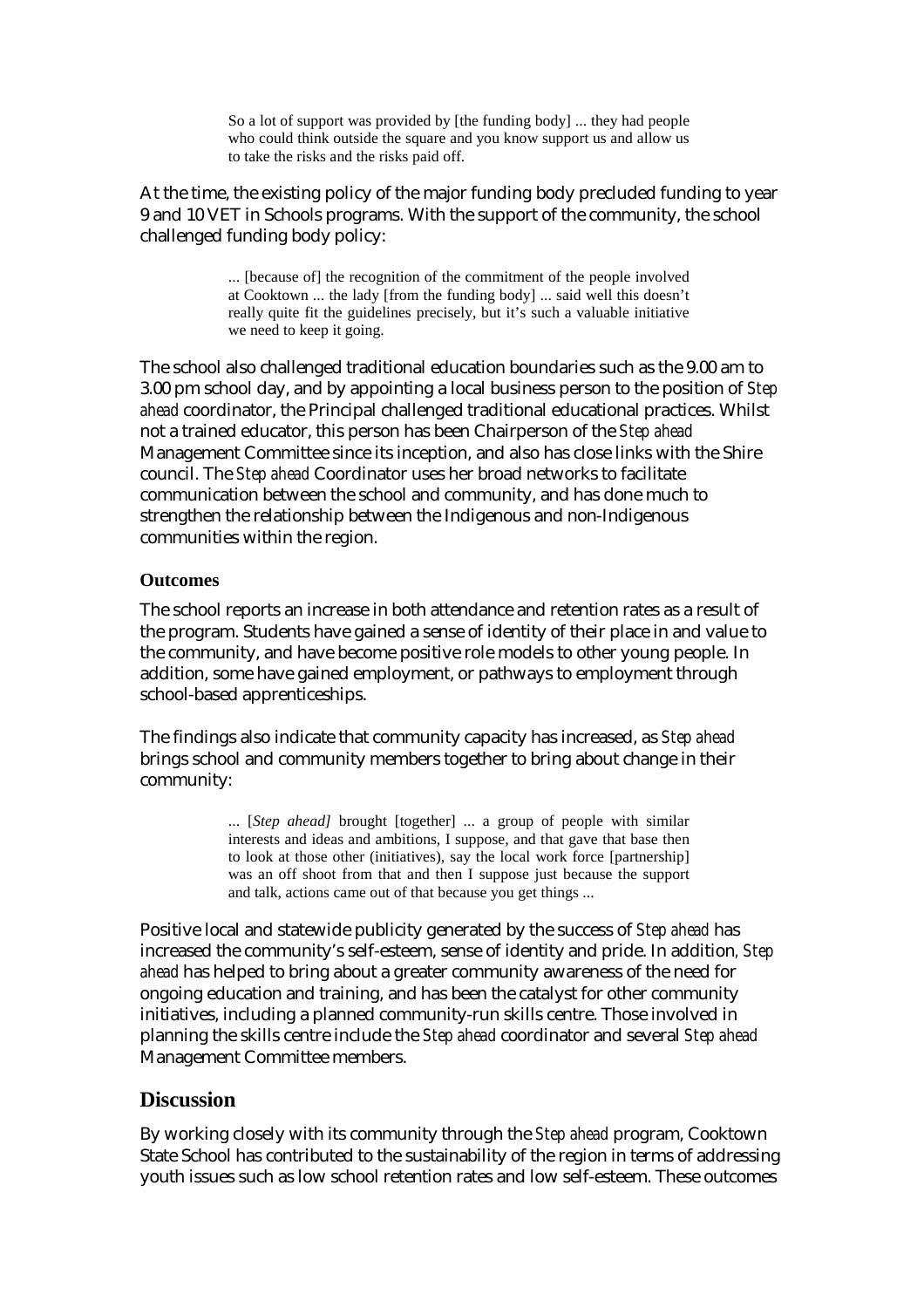of VET in Schools programs are consistent with those reported by Misko (1999), Kilpatrick et al (2000), and Kane (1997, cited in Dumbrell 2000). By providing a mechanism for community-wide interaction and stimulating the formation of new networks within and external to the community, the school also has helped to foster community social capital (Falk and Kilpatrick 2000).

Underpinning these contributions is a school leadership process which facilitates inclusivity, developing the capacity of school and community members, relationship building, and risk-taking. These are all elements of effective leadership associated with school reform (Mulford 1994; Silins and Murray-Harvey 1999) and community sustainability (Falk and Mulford forthcoming).

The decision of the school to involve all stakeholder groups in the planning and development of *Step ahead* demonstrates the importance placed on broad-based involvement in leadership. The Management Committee illustrates how school and community leaders from all sectors have worked together to develop a shared vision and to work collaboratively for the benefit of the community. By distributing leadership, all stakeholders have been given a voice in the planning, development and maintenance of *Step ahead*. This distribution of leadership responsibilities is indicative of the transformational leadership practices within the school (Lambert 1998; Silins and Mulford, cited in Hallinger et al forthcoming). In addition, Committee members utilised their extensive internal and external networks in order to recruit employers to the program and to build support for *Step ahead*. This focus on using and building networks aligns with the enabling leadership model proposed by Falk and Mulford, which is most likely to facilitate the growth of social capital (Falk and Mulford forthcoming).

Our case study provides a number of examples of school leadership fostering the leadership capacity of school and community members. For example, the initiative for *Step ahead* came from two staff members who were encouraged to take an active role in making the vision a reality. The *Step ahead* coordinator has been encouraged to draw on her wide networks within and outside the community to develop the program and ensure its sustainability. This person has also contributed significantly to the development of social capital within the community, because of her willingness to use her broad internal and external linkages and because of her links with the past, through involvement in the planning and implementation of the program from its inception. She is also contributing to development in the future, through involvement in a number of community planning groups including the proposed skills centre planning committee. These findings are consistent with the literature, noting that the dimensions of internality-externality, and historicityfuturicity, are important in helping to build community social capital (Falk and Kilpatrick 2000).

Transformational and distributive leadership within the school fosters organisational learning, which indicates being able to take initiatives and risks (Silins and Mulford cited in Hallinger et al forthcoming). The school's willingness to take risks, as well as strong school and community commitment to change, provided the motivation to push the boundaries in relation to funding guidelines and the length of the school day, for example. It also provided the motivation to appoint a business person, and not a trained educator, to the position of *Step ahead* coordinator. The benefits of such an appointment have more than justified the risk, as the VET coordinator utilises her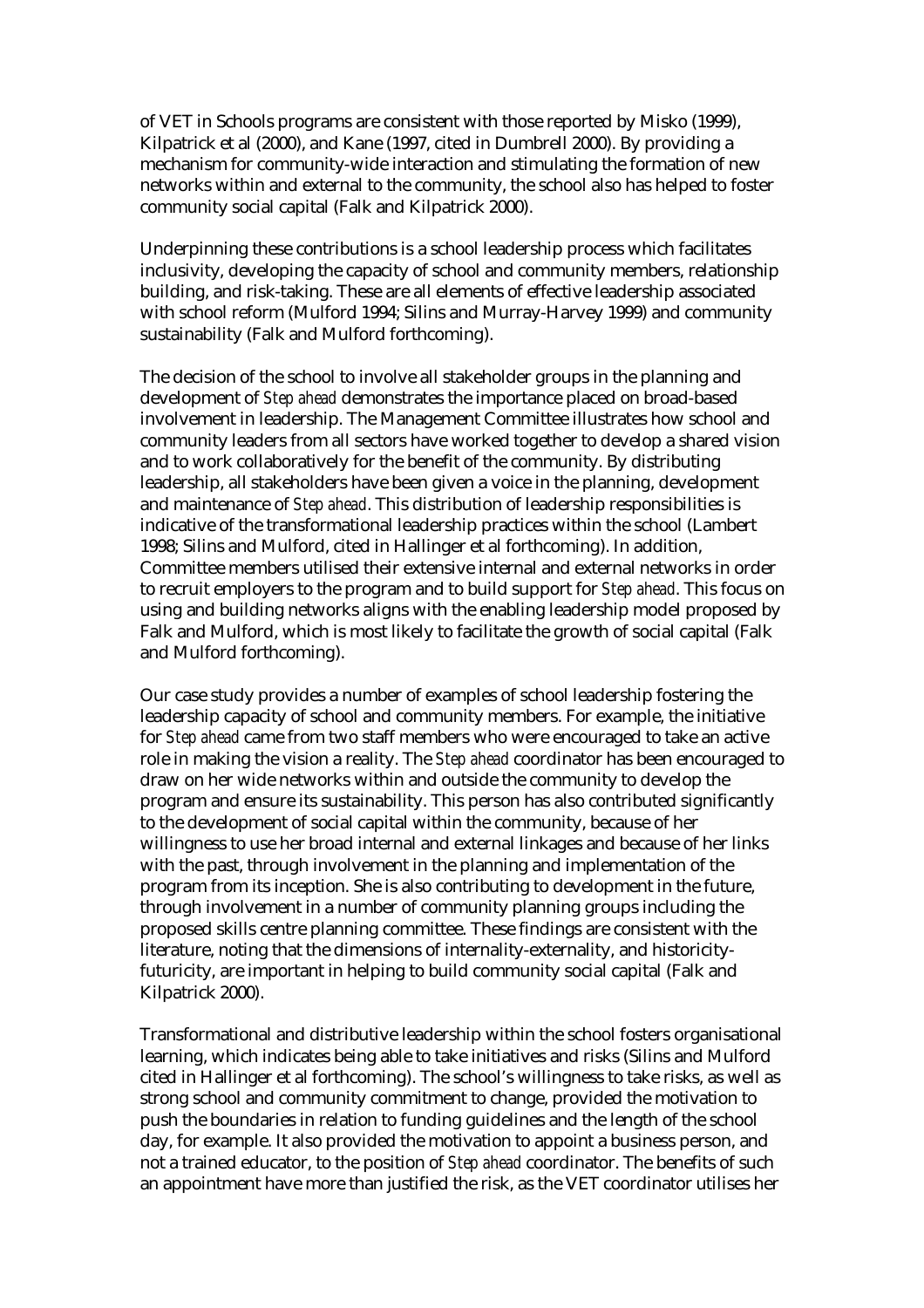skills in relationship building, especially in relation to Indigenous and non-Indigenous groups, for the benefit of the community.

By fostering broad-based involvement in the leadership process, and by demonstrating a willingness to think outside the box and push boundaries, Cooktown State School has ensured that the particular needs of the community have been met. Visionary school leadership, not unlike the new model of enabling leadership proposed by Falk and Mulford (forthcoming), has played a key role in achieving this outcome.

# **Conclusion**

In attempting to find local solutions to local concerns, communities need to utilise all available internal and external resources, and must have the courage to take risks and push boundaries. This paper supports the argument that the school is integral to the process. It also demonstrates how a school leadership process utilising both transformational and enabling leadership practices, influences the extent of the school's contributions to its community. When rural schools play an integral role in their community's development, the likelihood of community sustainability as instanced by the case described in this paper, is increased.

### **Notes**

1. For the purposes of this paper, the terms 'rural' and 'remote' will be used synonymously.

# **Acknowledgements**

This work was supported by the Rural Industries Research and Development Corporation.

## **References**

Australian Bureau of Statistics (1998) Integrated regional database, CD-ROM. Canberra: Australian Bureau of Statistics.

Babbie E (1998) The practice of social research (eighth edition). Melbourne: Wadsworth.

Barker R A (1997) How can we train leaders if we do not know what leadership is? Human Relations, vol 50, no 4, pp 343(362.

Burns R B (1997) Introduction to research methods (third edition). South Melbourne: Addison Wesley Longman.

Chiswell M, Stafford J, Stokes H and Holdsworth R (2001) Vocational education and training in small rural school communities. Leabrook, South Australia: National Centre for Vocational Education Research.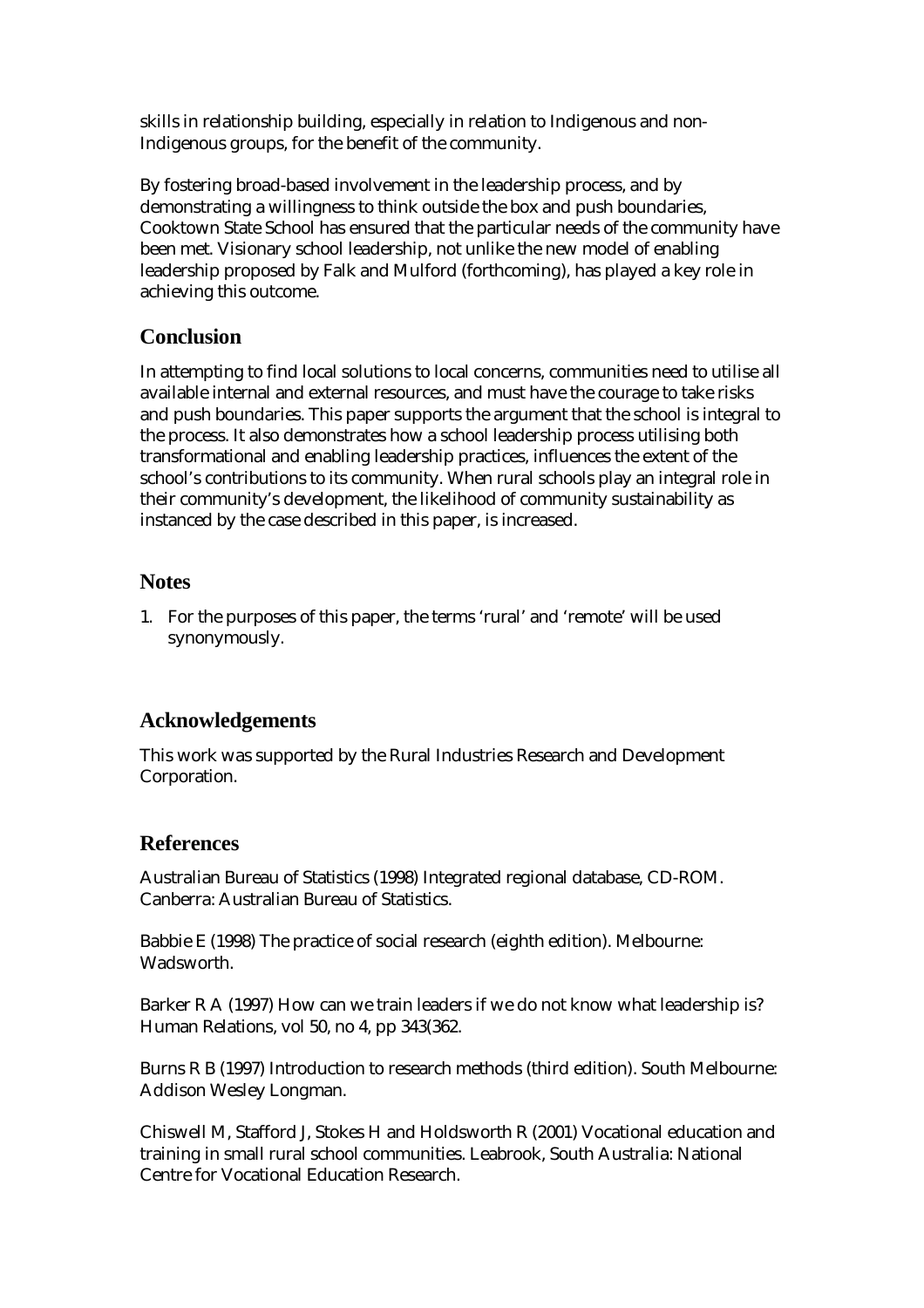Centre for Research and Learning in Regional Australia (2000) Managing change through VET: the role of vocational education and training in regional Australia. Centre for Research and Learning in Regional Australia, University of Tasmania, Launceston.

Duke D and Leithwood L (1994) Defining effective leadership for Connecticut's schools. Monograph prepared for the Connecticut Administrator Appraisal Project, University of Connecticut.

Dumbrell T (2000) Measuring the outcomes of vocational education and training. Leabrook, South Australia: National Centre for Vocational Education Research.

Falk I and Kilpatrick S (2000) What is social capital? A study of rural communities, Sociologica Ruralis, vol 40, no 1.

Falk I and Mulford W (2001) Enabling leadership: a new community leadership model. In I Falk (ed) Learning to manage change: developing rural communities for a local-global millennium. Leabrook, South Australia: National Centre for Vocational Education Research.

Figgis J (1998) Benefits to business through school industry partnerships. Surry Hills, New South Wales: Dusseldorp Skills Forum.

Frost M (2000) Releasing the genie: the impact of VET in schools on education. Curriculum Perspectives, vol 20, no 1, pp 45(50.

Johns S, Kilpatrick S, Falk I and Mulford B (2000) School contribution to rural communities: leadership issues. Discussion Paper D1/2000. Centre for Research and Learning in Regional Australia, University of Tasmania, Launceston.

Kilpatrick S, Bell R and Kilpatrick P (2000) Vocational education and training in rural schools: education for the community. Future Research, Research Futures - Proceedings of the third national conference of the Australian Vocational Education and Training Research Association, Alexandria, New South Wales.

Lambert L (1998) How to build leadership capacity. Educational Leadership, vol 55, no 7, pp 17(20.

Lane B and Dorfman D (1997, 30 June) Strengthening community networks: the basis for sustainable community renewal. http://www.nwrel.org/ruraled/ Strengthening.html#d (accessed 16 December 1998).

Leithwood K and Duke D (1999) A century's quest to understand school leadership. In J Murphy and K S Louis (eds) Handbook of research on educational administration. Washington DC: American Educational Research Association, pp 45(72.

Miller B (1995) The role of rural schools in community development: policy issues and implications. Journal of Research in Rural Education, vol 11, no 3, pp 163–172.